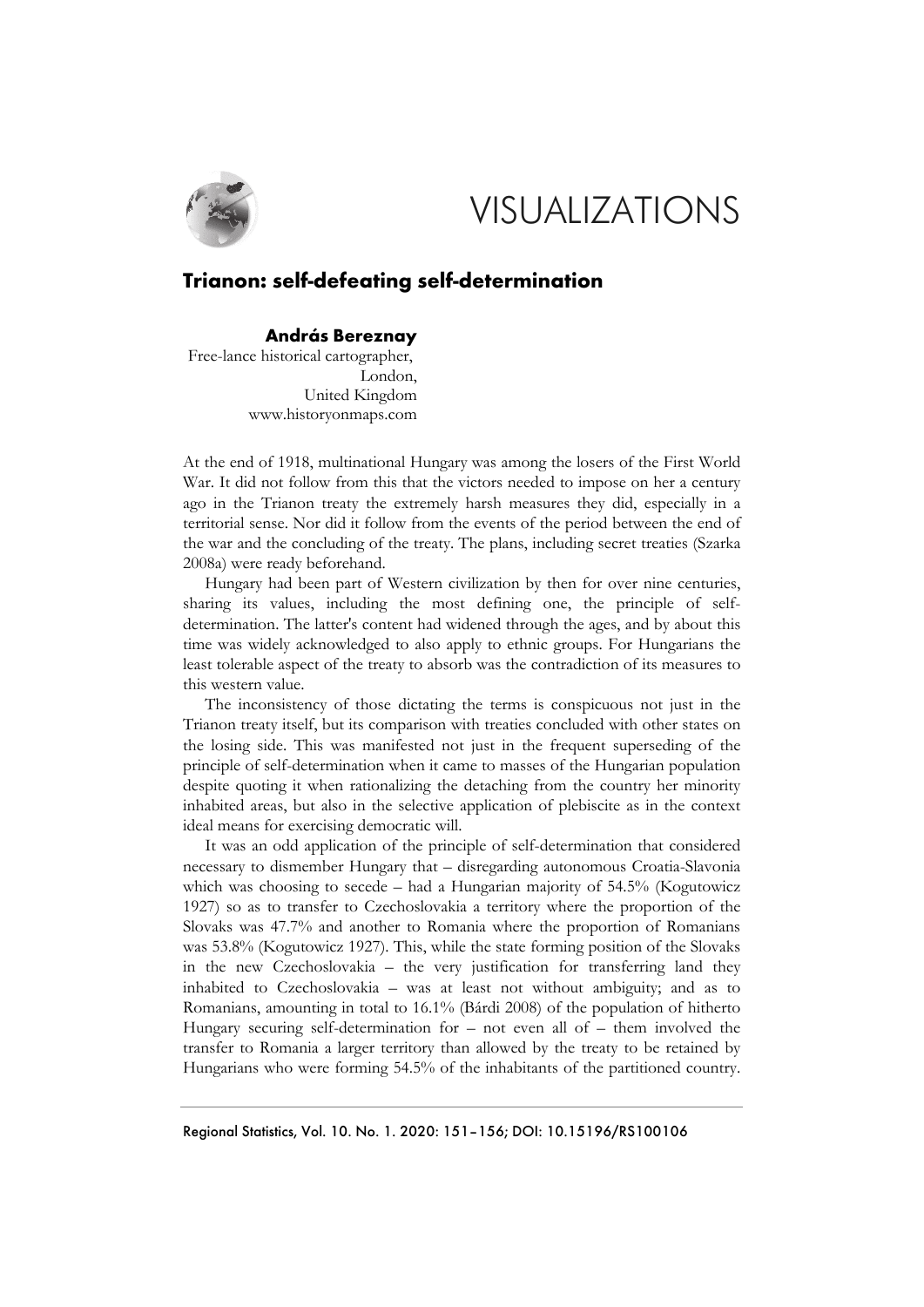Simultaneously the state named then Kingdom of the Serbs, Croats and Slovenes (later Yugoslavia) came to possess two such areas of Hungary where even the combined total of all Southern Slavonic population (Serbian, Croat, Slovene, Šokac and Bunievac) was merely 30.9% (Kogutowicz 1927) according to the 1910 census. The state forming position of the non-Serbians in this area (just as in joining to this new state Croatia-Slavonia) remained in various ways mere fiction (Figure 1).

Delegating over 3.3 million people, i.e. one third of all Hungarians into a minority position contradicted unequivocally the principle of self-determination. Their number was substantially higher than that of either the seceding Romanians or of the Slovaks, not to mention that of the Southern Slavs which was amounting to a mere one-seventh of this figure. Besides, the concept of self-determination was not served by the fact that there was as a result of the redrawing of the frontiers an about two and a half million strong population transferred from a minority position in Hungary to the same position in the successor states. Being moved to another state meant no improvement for them from the standpoint of self-determination. It meant instead a major upheaval affecting them only detrimentally, given the series of ways in disrupting their way of life hitherto. Thus even if assuming that the Slovaks, Romanians, Southern Slavs and the western Transdanubian (Burgenland) Germans all desired to secede – and there were tangible signs to the contrary – the treaty brought improvement even then to the position of only about 5.2 million people, at most. It achieved that at the price of worsening simultaneously the position of about 5.5 million other people. Viewing this from a general Western standpoint, it was hardly worthwhile to bring about such 'gain' by destroying a traditional unit that was functioning for 900 years as one of the pillars of the state system of the West. The collapsing of this pillar contributed to destabilizing that system, thus affecting the West as a whole detrimentally.

The principle of self-determination having been in the case of the Trianon treaty a mere catchphrase is unmistakably clear from the victors not wishing even to hear about plebiscites to be held – although suggested by the Hungarian delegation (Szarka 2008b) – in the territories assigned to be detached concerning their fate. They were pointing instead to decisions of national assemblies of dubious legitimacy, convened together in haste, uncertain if reflecting democratically the collective will of the various minorities. What more, they have done so without taking in account the decisions of those such assemblies that decided for remaining in Hungary.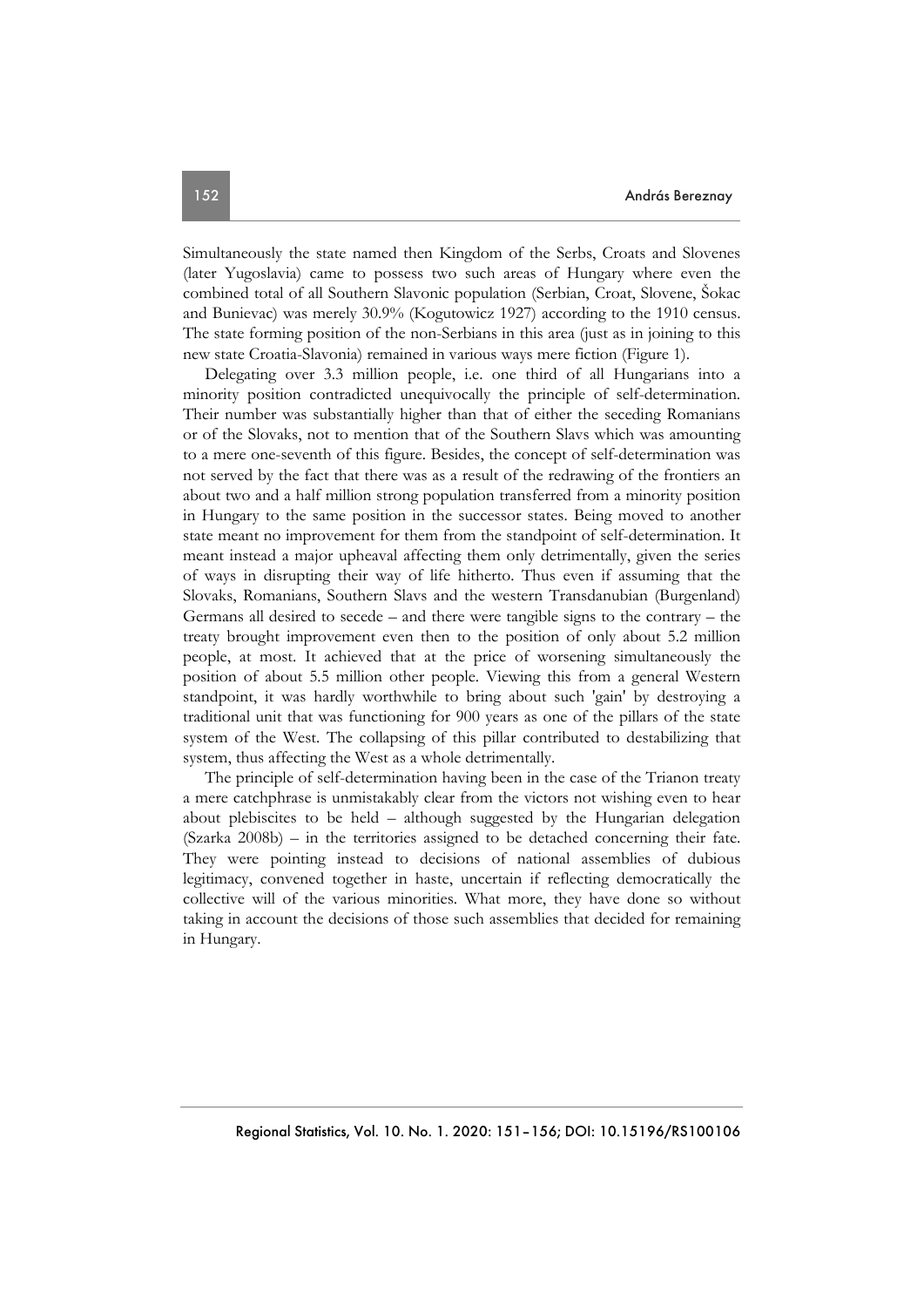This was inconsistent further by comparison with the other post-war treaties. Whilst it is customary to the level of amounting to a cliché to refer disapprovingly to the extreme harshness of the Versailles treaty to Germany – and not without reason – its conditions, especially concerning territory were almost incomparably milder and certainly much fairer than those of the Trianon treaty to Hungary. Minor linguistic islands and Alsace-Lorraine (the German-speaking inhabitants of which were traditionally of a pro-French sentiment) apart, that treaty not only did not detach German speaking areas from Germany but allowed in the main the minority populations of various areas to decide by plebiscite if they wished to secede. The Polish speaking Masurian (and some other) parts of Germany decided for remaining in Germany. It was thus apparent that it did not necessarily follow from the linguistic conditions of the population where they wanted to live; economic considerations and conservatism could prove to be more decisive than the attraction of their 'mother nation'. This could well have been the case in at least some minority inhabited areas of Hungary if people were not denied the chance to decide.

Austria, it is true, was deprived of significant German-speaking territories, but at least in her mainly Slovenian inhabited southern Carinthia a plebiscite was held – the result deciding for Austria. Also, Austria was compensated to some extent for her losses – by receiving Hungarian land. Bulgaria lost in the main – and only partially – territory she had gained a mere six years earlier. Compared to the losses of Hungary, both the size and proportion of this was negligible. The Ottoman Empire, whilst having to give up its Arabian possessions (also Germany's colonies were taken), there was little intention to detach Turkish-speaking area from her even in the Sèvres treaty, which was annulled due to the Turkish resistance to it. That treaty even foresaw a plebiscite for a sizeable Kurdish-inhabited land.

There was much traumatized, thus unhelpful soul searching among Hungarians for an explanation as to what had led to the wholesale disregarding of a core Western principle by leading Western powers that, adversaries or not, had been highly respected. There was much misguided effort to internalize the explanation. It is nonetheless unwarranted to seek it in the Hungarian treatment of minorities. Despite a prevailing 'bad press' to the opposite – advanced by the victors and a desire to rationalize a deeply unjust deed – it was, if compared under proper scrutiny against contemporaneous European standards, in fact exemplary, or at the very least in no way worse than that of any other state of the period. Indeed, the very victors were never referring to any retaliatory intent in the treaty terms. There is no reason to seek an explanation in other than a benevolent indifference of the Entente powers towards the excessively covetous craving of Hungary's neighbours – their erstwhile allies – for unrestrained expansion, combined with an as short-sighted as it was unprincipled expectation for the latter's services to come in the future.

It does shed an unfavourable light on the victorious powers that the sole plebiscite in Hungary that was allowed to be held – not before concluding the Trianon treaty – about the fate of Sopron, took place not out of a respect to the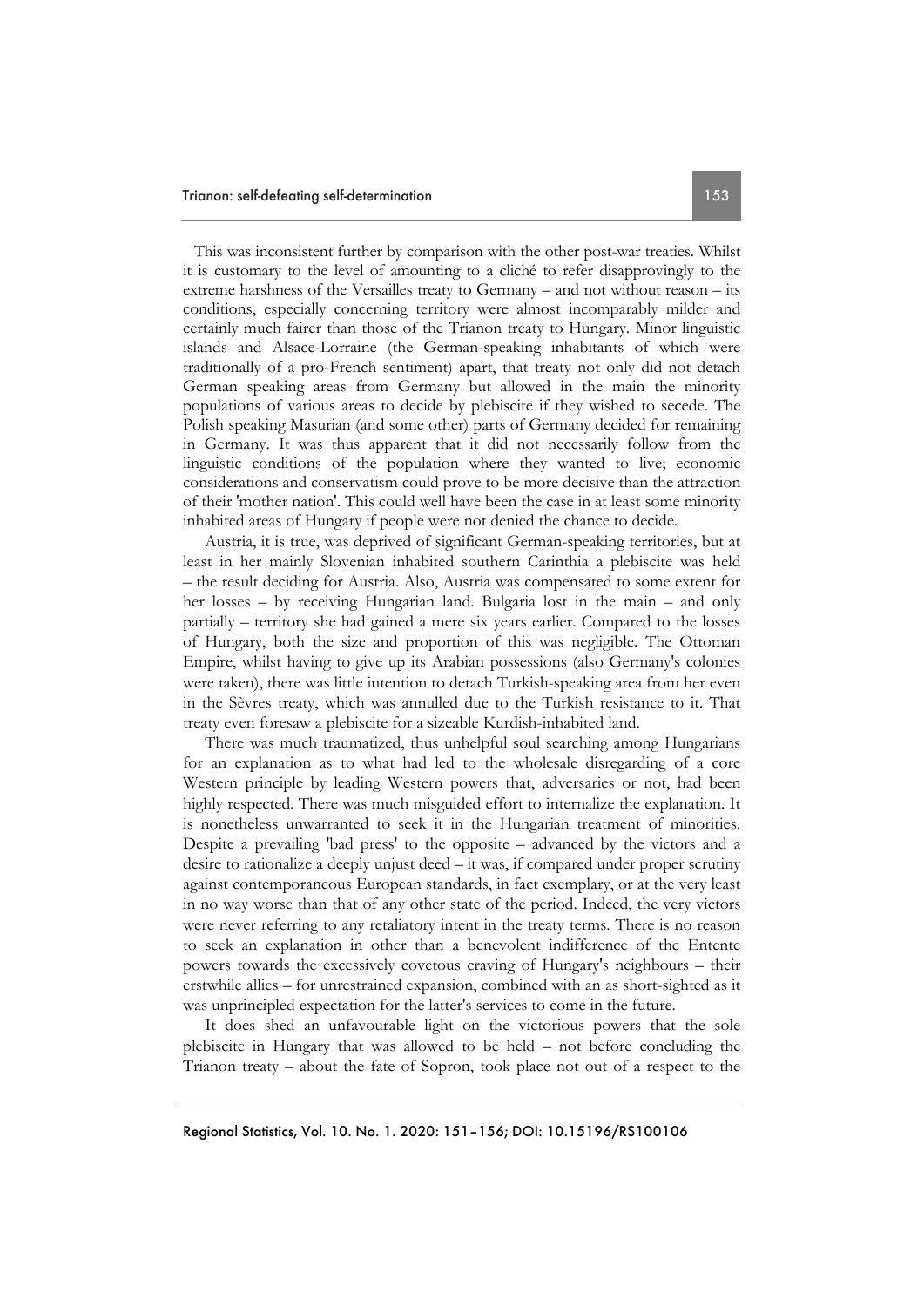right of self-determination, but in view (Baumgartner 2008): of armed resistance in western Transdanubia.

## **REFERENCES**

- BÁRDI, N. (2008): A Romániához került erdélyi, bánsági, kelet-magyarországi magyarok (1918–1921). In: BÁRDI, N.–FEDINEC, CS,–SZARKA, L. (eds.): *Kisebbségi magyar közösségek a 20. században* pp. 30–35., Gondolat Kiadó – MTA Kisebbségkutató Intézet, Budapest.
- BAUMGARTNER, G. (2008): A burgenlandi magyarság az első világháború végétől a soproni népszavazásig (1918–1921). In: BÁRDI, N.–FEDINEC, CS–SZARKA, L. (eds.): *Kisebbségi magyar közösségek a 20. században* pp. 48–51., Gondolat Kiadó – MTA Kisebbségkutató Intézet, Budapest.
- KOGUTOWICZ, K. (1927): *Ethnographical Map of Hungary* Magyar Királyi Állami Térképészet, Budapest.
- SZARKA, L. (2008a): A történeti Magyarország felbomlása: katonai akciók, demarkációs vonalak. In: BÁRDI, N.–FEDINEC, CS,–SZARKA, L. (eds.): *Kisebbségi magyar közösségek a 20. században* pp. 14–22., Gondolat Kiadó – MTA Kisebbségkutató Intézet, Budapest.
- SZARKA, L. (2008b): Magyarország és a magyar kisebbségek ügye a párizsi béketárgyalásokon: határkijelölés, népszavazás, kisebbségvédelem. In: BÁRDI, N.–FEDINEC, CS–SZARKA, L. (eds.): *Kisebbségi magyar közösségek a 20. században* pp. 22–26., Gondolat Kiadó – MTA Kisebbségkutató Intézet, Budapest.